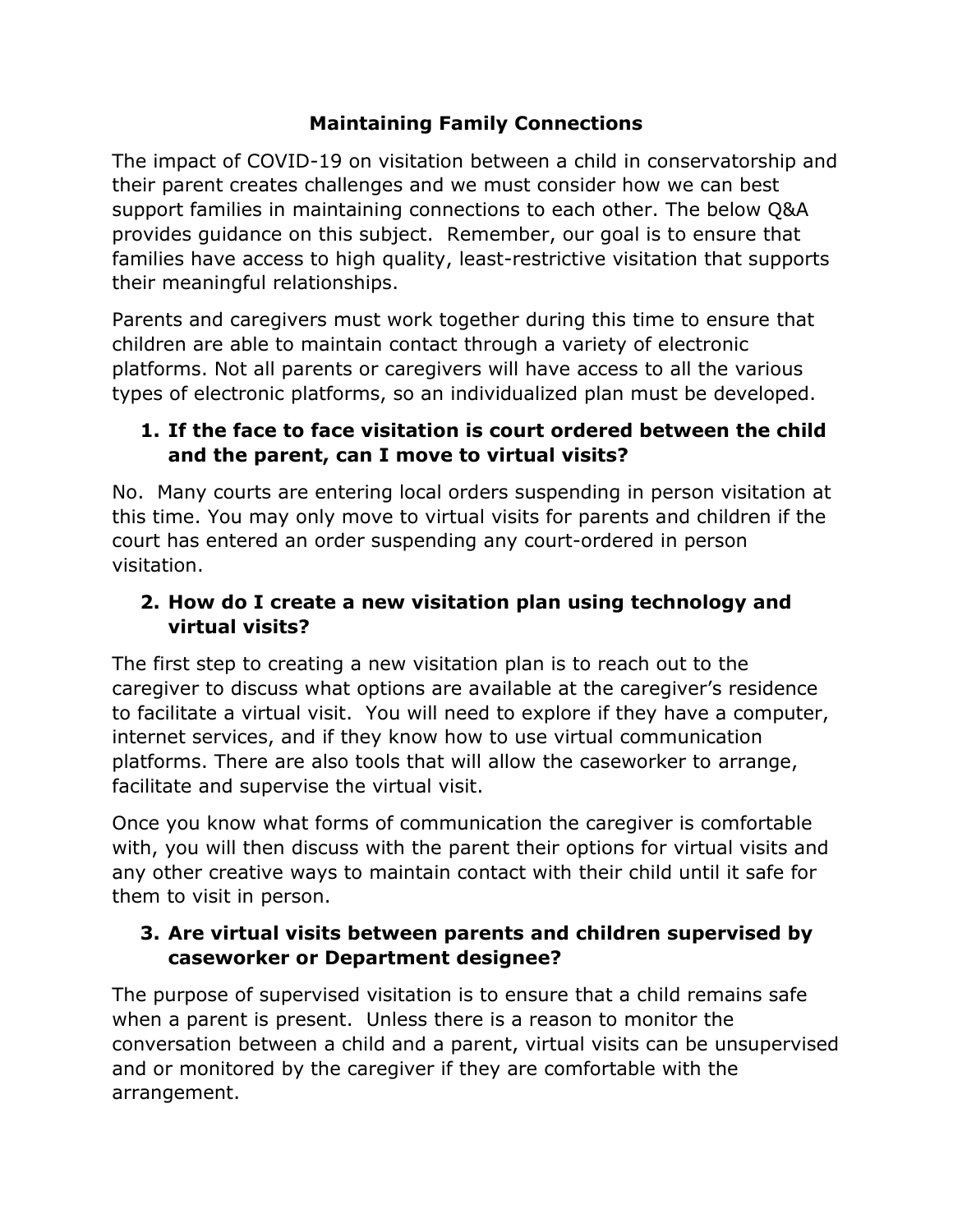Work with your supervisor to determine any restrictions that should be in place regarding the contact. Many electronic platforms allow for multiple parties to be present.

#### **4. What do I do if the caregiver/parent does not have access to technology for a virtual visit and the court has suspended in person visits?**

Discuss all viable options with your supervisor to help the parent stay in some type of contact with their child. Email, phone calls, and even letters could be additional ways to support the parent child connection.

#### **5. Should I encourage telephone calls be used to connect parents with their children?**

Yes. Provide clear expectations for the communication and the timeframes for when the calls should occur. The telephone speaker option can be used to allow caregiver to supervise the conversation between child and parent if required by the caseworker.

Children could benefit from more frequent communication with their parent during this time due to missing the face to face connection.

# **6. What if the caregiver does not want to facilitate a virtual visit?**

If there are any barriers to facilitating virtual visitation, seek guidance from your supervisor. You may need to involve the legal parties, case managers or administrator for the child placing agency to be creative.

#### **7. How do I coordinate a virtual visit?**

Determine what the caregiver and parent have access to in the way of communication. Encourage caregivers to share email addresses, social media, and phone numbers with parents so that a collaboration plan can be made for the virtual contact.

#### **8. How do I coordinate a virtual visit if my child is place in a facility?**

Due to the number of children residing in a GRO, communication with the facility is critical. DFPS should consider the many competing visits that could be occurring at the facility and its impact on the facilities staff and technological resources.

In cases where the parent child visit can occur through virtual and other technology, the caseworker should contact the person at the GRO with